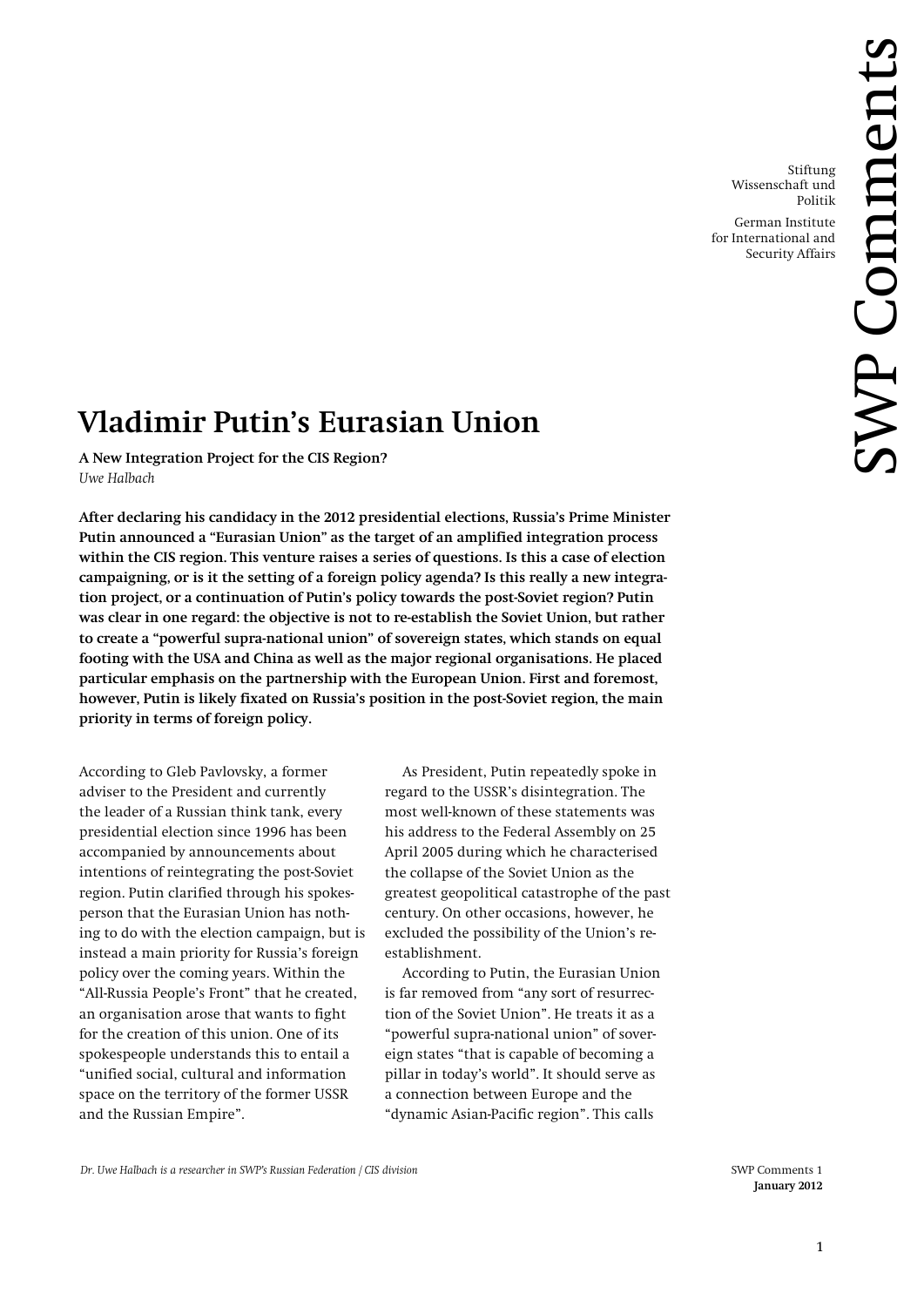to mind earlier recommendations by the former President Putin and his successor Medvedev aimed at Brussels and Berlin. Putin delivered this concept with the call for a "multipolar world" during a speech at the Munich security conference in February 2007 and most recently with a recommendation for an "economic region from Lisbon to Vladivostok".

The "new integration project" introduced by Putin in a guest article for the *Iswestija* on 4 October 2011 is predominantly presented in economic terms. The integration steps focus on joint industry, technology and energy policies among the member states, a common trade area, free movement across borders "like in the EU Schengen zone" and partnership with the EU. Ultimately, the European-Eurasian partnership is supposed to "change the geopolitical and geo-economic configuration of the entire continent". The geopolitical thrust is nothing new; this is another Russian attempt to move against Europe's transatlantic linkage.

### **Stations along the Path of "New Integration"**

The point of departure for the Eurasian Union is the Customs Union that currently exists between Russia, Belarus and Kazakhstan, which already covers three-quarters of the post-Soviet region and a total of 165 million people. Customs barriers were lifted for cross-border trade among the three states in July 2011. The next members to be included are Kyrgyzstan and Tajikistan. Moscow is exerting political pressure on both states. Their dependency on Russia has grown over the past ten years, particularly due to the migration of Tajik and Kyrgyz workers to Russia. Particular effort is going into courting the Ukraine to join the customs union, as it is currently swinging between European and Eurasian integration.

From January 2012, the Customs Union should turn into a Common Economic Space in which questions over the rules on

competition, transportation, agricultural subsidies and, at a later stage, visa and migration policy will be jointly regulated by the member states. The legal framework within which these integration steps take place should be established by two fundamental documents: a customs code and a codified treaty on the Customs Union and common economic space. The court of the already existing Eurasian Economic Community (EurAsEC) should function as the highest legal body starting in January 2012. In a meeting on 18 November 2011, the presidents of Russia, Belarus and Kazakhstan signed a number of joint agreements and declarations on Eurasian economic integration – among them a treaty on a Eurasian Economic Commission as the first supra-national executive institution.

This economic space – another integration step on the path towards a larger Eurasian Union – is open to all post-Soviet states. While Putin emphasises their sovereignty, he has said nothing about the degree of national sovereignty they would have to relinquish in order to be accepted into the "powerful supra-national union". States like Uzbekistan, Turkmenistan and Azerbaijan are all hesitant to relinquish any amount of national sovereignty to the benefit of a "supra-national union" led by Russia; much less Georgia and Moldova, which present their decidedly western orientation as an emancipation from Russia, whose pretensions of power they wish to evade.

Russia is also not in full accord with its partners in the customs union. For two decades, Moscow and Minsk have been negotiating a political union with a common currency. During this time, both states have waged trade wars over natural gas, oil and milk. Compared with Belarus, Kazakhstan is the weightier partner; it shares Russia's Eurasian perspective and always highlights linkages among the post-Soviet states drawn from the shared history. Officials in Astana point to advantages posed by the customs union that could contribute to increasing foreign invest-

SWP Comments 1 **January 2012**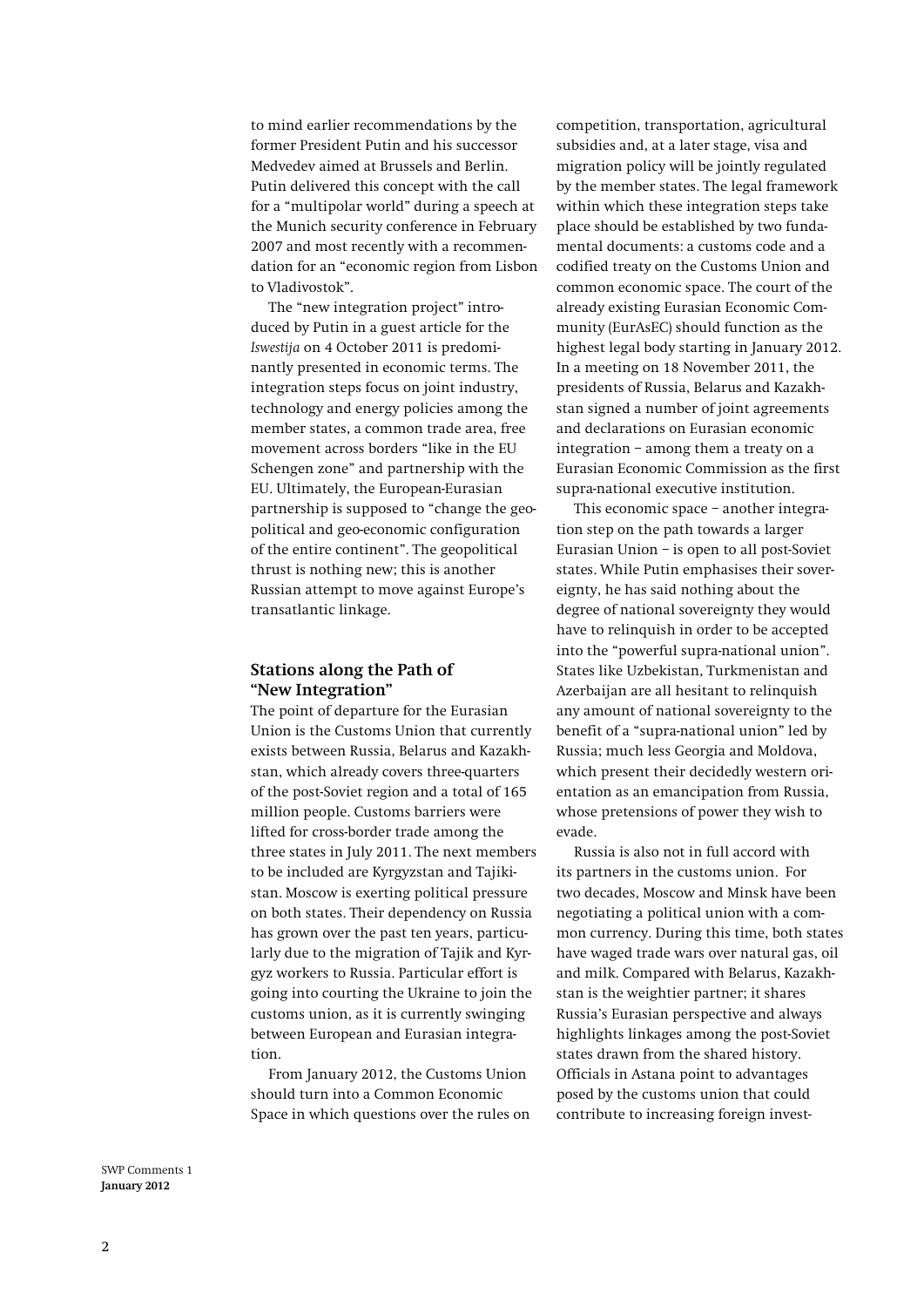ment within their own country in more sectors than just the energy sector. Opposition leaders and representatives of economic organisations, however, fear disadvantages: for example, a flood of Russian goods being unleashed on Kazakhstan, which would drive up prices and hamper the development of small local industries. For Kyrgyzstan, which will likely be the next member, joining the customs union would carry serious economic consequences. These are primarily linked to trade with China with which the country plays an intermediary role that creates around 100,000 jobs. This role would be limited by the customs union.

### **A New Integration Project?**

Putin is presenting his "new integration project" under the motto that "The future is born today". In contrast to what this motto suggests, he is connecting with Russian policy towards the CIS region from the past ten years. Since Putin's assumption of office in 2000, there have been two major developments in this area: increased attention for cooperation formats beneath the level of the CIS, which has long since lost any power, and the marginalisation or dissolution of regional organisations like the Central Asian Economic Union or GUAM (acronym for Georgia, Ukraine, Azerbaijan, Moldova) in which Russia was not a participant or which cast doubt over its dominance. It has not become entirely clear what connection exists between the "new integration project" on the CIS level and already existing regional formats under this level, which likewise aspire to the creation of common economic spaces, such as the Eurasian Economic Community created in 2000. A piece of integration theatre is being played out on multiple stages and levels, which ultimately calls for an "integration of the integrations".

#### **Russia's Standing in the CIS Region**

The Eurasian Union is primarily an economic project accompanied by Russian efforts towards integration within security policy areas. The main recipient here is the Collective Security Treaty Organization (CSTO), an "alliance" of seven CIS states. In light of a security crisis that emerged in 2010 in Kyrgyzstan and Tajikistan as well as the upheavals in the Arab world in 2011, Russia has a number of items on its security policy agenda. It wants to lower the threshold for intervention within the organisation's region, shift the respective decisionmaking mechanisms from a consensus to a majority rule, and develop a joint task force. Over the past two years, Russia has solidified its military presence in its Western and Southern neighbourhood – extending the stationing of its fleet on the Black Sea by 25 years through treaty extensions, extending the use of a military base in Armenia until 2044, and stationing a considerable troop contingent (7,000–9,000 soldiers) in Abkhazia and South Ossetia, although the latter violates the 2008 ceasefire with Georgia. In his first foreign and security policy action, Kyrgyzstan's freshly elected President Atambayev announced the closure of the US airbase "Manas" in 2014 as desired by Russia. Russia's position in the country will possibly be strengthened by a military base in Osh. Tajikistan, on the other hand, has reacted cautiously to the suggestion of re-initiating the Russian border guard mission that ended in 2005.

Russian ambitions within the CIS region are strained to the limit as can be seen in the Caucasus region. While Russia lays claim to influence and power in the South Caucasus and following the military actions in Georgia in 2008 it supported this claim with increased diplomatic activities in the Armenia-Azerbaijan conflict over Nagorno-Karabakh, its power within its own Caucasian territory is very limited. With a view to the precarious situation in the North Caucasus, there are even doubts over the extent to which Russia can safeguard its

> SWP Comments 1 **January 2012**